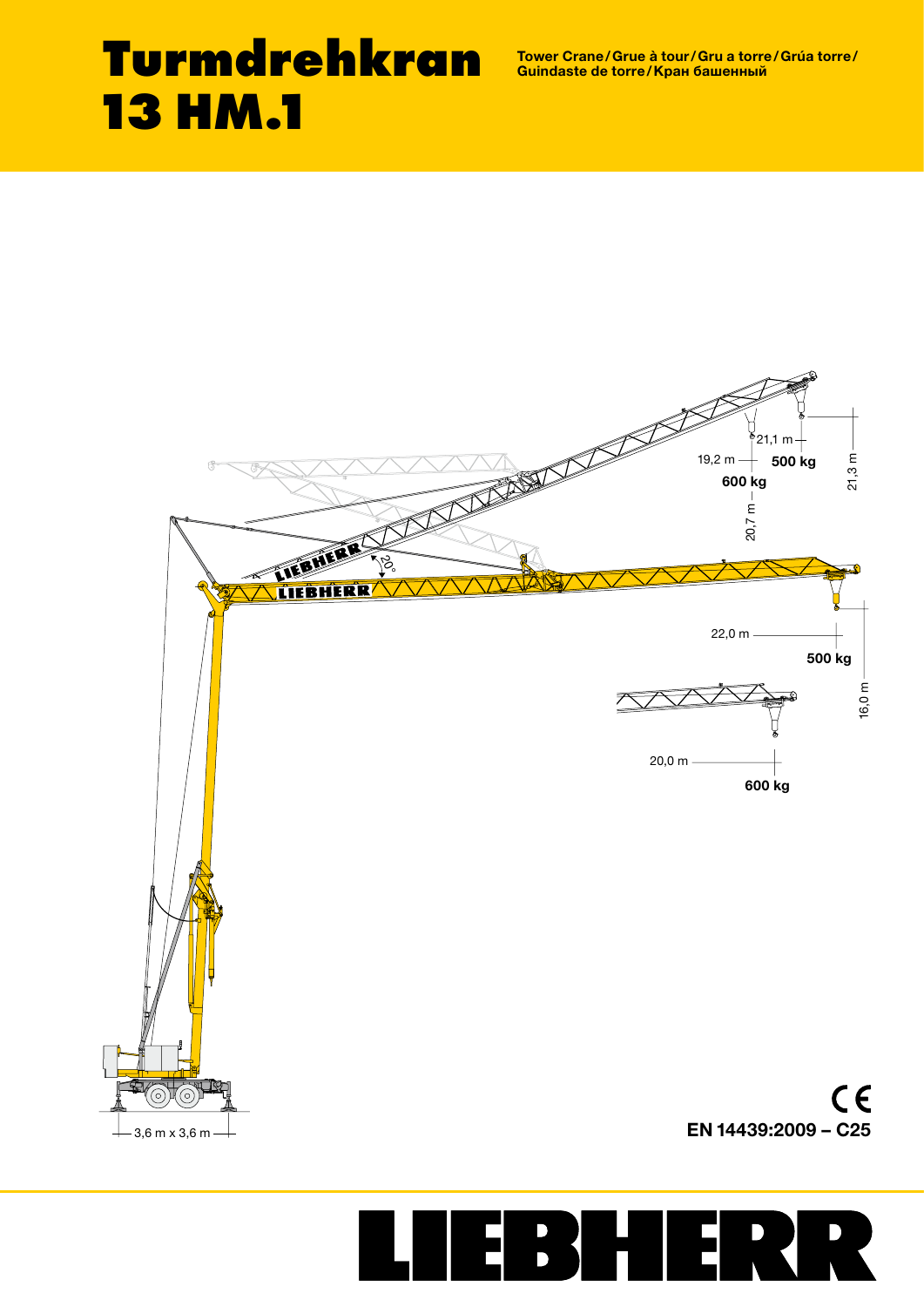



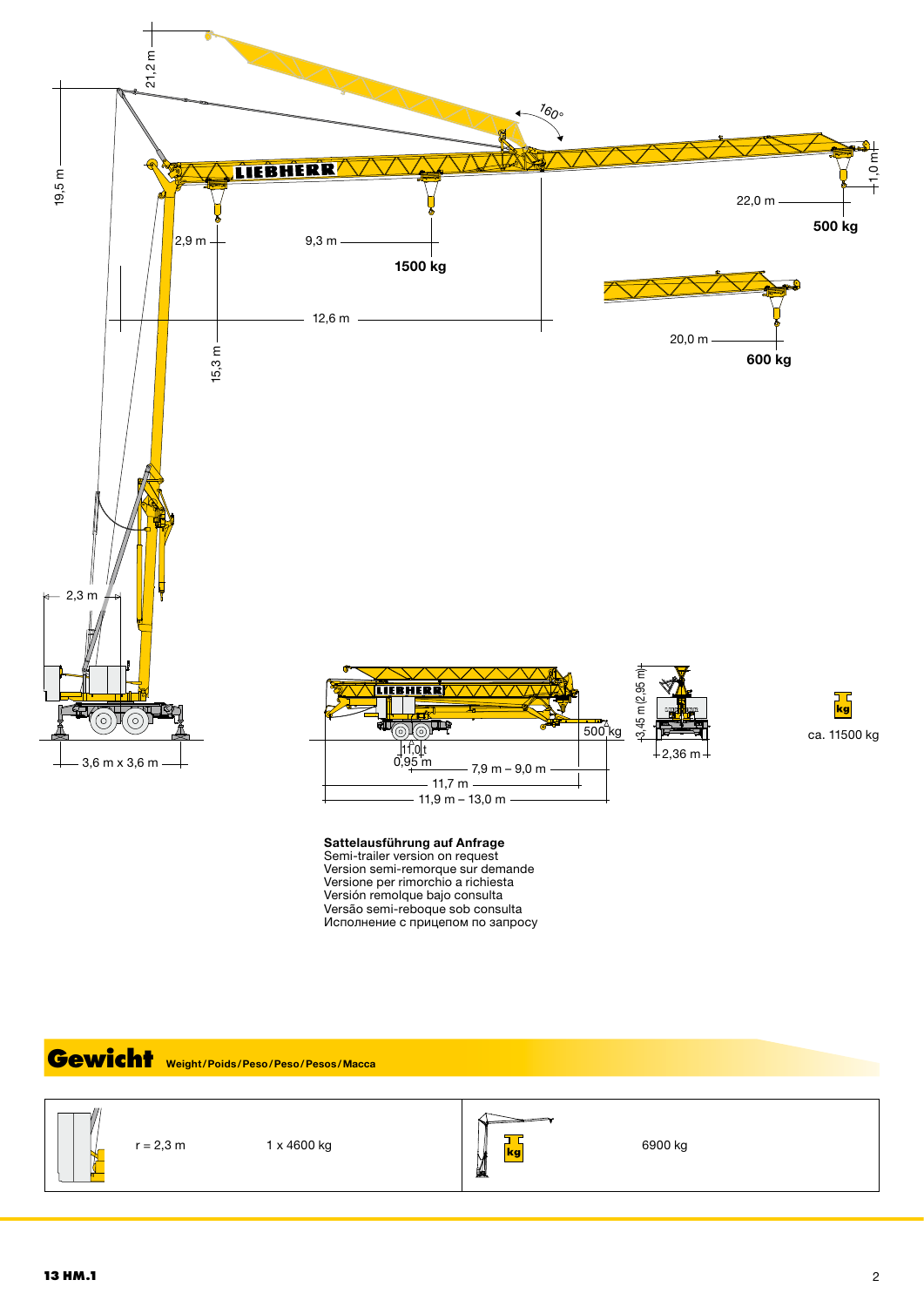## Ausladung und Tragfähigkeit Alcances y cargas/Alcance e capacidade de carga/Bunat и грузоподъемность

|      |                      | m/kg |      |      |      |      |      |      |      |      |      |      |      |      |
|------|----------------------|------|------|------|------|------|------|------|------|------|------|------|------|------|
| m    | m/kg<br>◔            | 10,0 | 11,0 | 12,0 | 13,0 | 14,0 | 15,0 | 16,0 | 17,0 | 18,0 | 19,0 | 20,0 | 21,0 | 22,0 |
| 22,0 | $2,9 - 9,3$<br>1500  | 1360 | 1200 | 1080 | 970  | 890  | 810  | 750  | 690  | 650  | 600  | 570  | 530  | 500  |
| 20,0 | $2,9 - 9,7$<br>1500  | 1440 | 1270 | 1140 | 1030 | 940  | 860  | 790  | 740  | 690  | 640  | 600  |      |      |
| 11,6 | $2,9 - 10,4$<br>1500 | 1500 | 1390 | 1300 |      |      |      |      |      |      |      |      |      |      |

#### Auslegersteilstellung 20°

Elevated jib 20° Flèche inclinée 20° Braccio inclinato a 20° Pluma inclinada 20° Lança inclinada 20° Положение стрелы под углом 20°



## **Antriebe** Driving units/Mécanismes d'entraînement/Meccanismi/Mecanismos/Mecanismos/Приводы

|   | 230 V                                               | 400 V                                               |              |
|---|-----------------------------------------------------|-----------------------------------------------------|--------------|
|   | U/min<br>$0 \leftrightarrow 0.5$ sl./min<br>tr./min | U/min<br>$0 \leftrightarrow 1,0$ sl./min<br>tr./min | 1,1 kW FU    |
| ⇔ | $6,0 \leftrightarrow 12,0$ m/min                    | 12,0/24,0 m/min                                     | $0,9/1,3$ kW |
|   | ca. 160% min.                                       | ca. 160%min.                                        | 3,0 kW       |

|           | Stufe/Step/Cran/Marcia/Velocidad/<br>Velocidade / Передача |       |  |  |  |
|-----------|------------------------------------------------------------|-------|--|--|--|
|           | kg                                                         | m/min |  |  |  |
| 4,0 kW FU | <b>230 V FU</b>                                            |       |  |  |  |
|           | 1500                                                       | 2,5   |  |  |  |
|           | 1500<br>2                                                  | 5,0   |  |  |  |
|           | 3<br>750                                                   | 10,0  |  |  |  |
|           | 400 V FU                                                   |       |  |  |  |
|           | 1500                                                       | 2,5   |  |  |  |
|           | 2<br>1500                                                  | 12,5  |  |  |  |
|           | 3<br>750                                                   | 25,0  |  |  |  |
| 3,5 kW FU | 400 V KL                                                   |       |  |  |  |
|           | 1500                                                       | 4,0   |  |  |  |
|           | 1500<br>2                                                  | 12,5  |  |  |  |
|           | 3<br>750                                                   | 25,0  |  |  |  |

| <b>BGL</b><br>C.0.01.0012 |
|---------------------------|
|---------------------------|

| 230 V         | 50 Hz       | 16,0A   |  |  |
|---------------|-------------|---------|--|--|
|               |             |         |  |  |
| 400 V - 440 V | 50 Hz/60 Hz | 8,0 kVA |  |  |